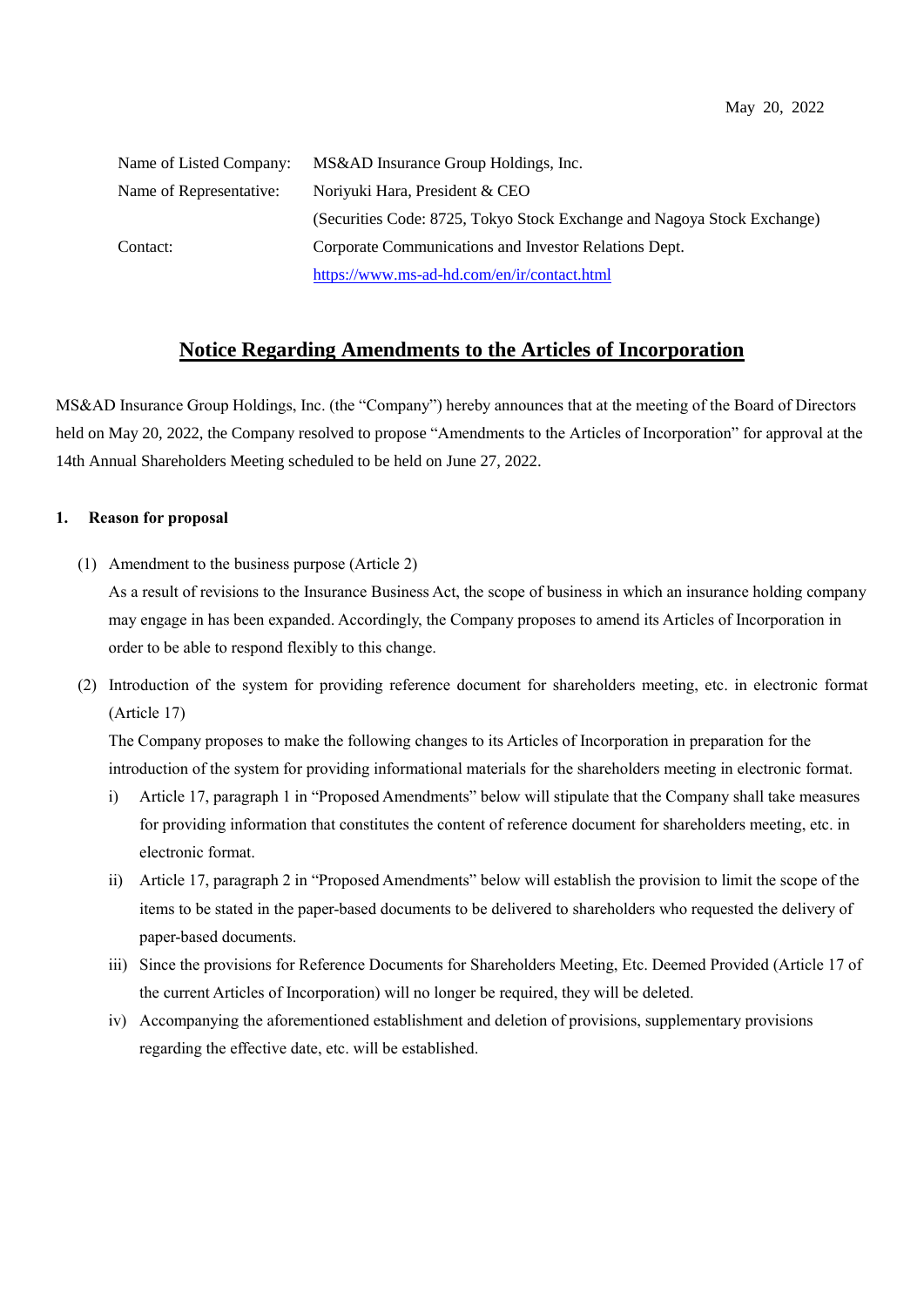## **2. Details of amendments**

(Amendments are underlined)

| Current Articles of Incorporation                                                                                                                                                                                                                                                                                                                                                                                                                                             | Proposed Amendments                                                                                                                                                                                                                                                                                                                                                                                                                                                                                      |
|-------------------------------------------------------------------------------------------------------------------------------------------------------------------------------------------------------------------------------------------------------------------------------------------------------------------------------------------------------------------------------------------------------------------------------------------------------------------------------|----------------------------------------------------------------------------------------------------------------------------------------------------------------------------------------------------------------------------------------------------------------------------------------------------------------------------------------------------------------------------------------------------------------------------------------------------------------------------------------------------------|
| (Purpose)                                                                                                                                                                                                                                                                                                                                                                                                                                                                     | (Purpose)                                                                                                                                                                                                                                                                                                                                                                                                                                                                                                |
| Article 2 The purpose of the Company shall be to<br>engage in the following businesses as an<br>insurance holding company:<br>(1) management and administration of non-life<br>insurance companies, life insurance<br>companies and companies that it may own as<br>its subsidiaries under the Insurance Business<br>Law; and<br>(2) any other business incidental to the business<br>provided for in the preceding item.                                                     | Article 2 The purpose of the Company shall be to<br>engage in the following businesses as an<br>insurance holding company:<br>(1) management and administration of non-life<br>insurance companies, life insurance<br>companies and companies that it may own as<br>its subsidiaries under the Insurance Business<br>Act, and business incidental thereto; and<br>(2) in addition to the business provided for in the<br>preceding item, business in which an<br>insurance holding company may engage in |
|                                                                                                                                                                                                                                                                                                                                                                                                                                                                               | under the Insurance Business Act.                                                                                                                                                                                                                                                                                                                                                                                                                                                                        |
| (Reference Documents for Shareholders Meeting,<br>Etc. Deemed Provided)<br>Article 17 The Company may deem information<br>relating to matters required to be specified<br>or recorded in reference documents for<br>shareholders meetings, business reports,<br>financial statements, and consolidated<br>financial statements as having being<br>provided to shareholders when such<br>information is disclosed via the Internet in<br>accordance with laws and regulations. | (Deleted)                                                                                                                                                                                                                                                                                                                                                                                                                                                                                                |
| (Newly established)                                                                                                                                                                                                                                                                                                                                                                                                                                                           | (Measures, etc. for Providing Information in<br>Electronic Format)<br><u>Article 17</u><br>1. When the Company convenes a shareholders<br>meeting, it shall take measures for providing<br>information that constitutes the content of<br>reference document for shareholders meeting,<br>etc. in electronic format.<br>2. Among items for which the measures for<br>providing information in electronic format will<br>be taken, the Company may exclude all or some                                    |